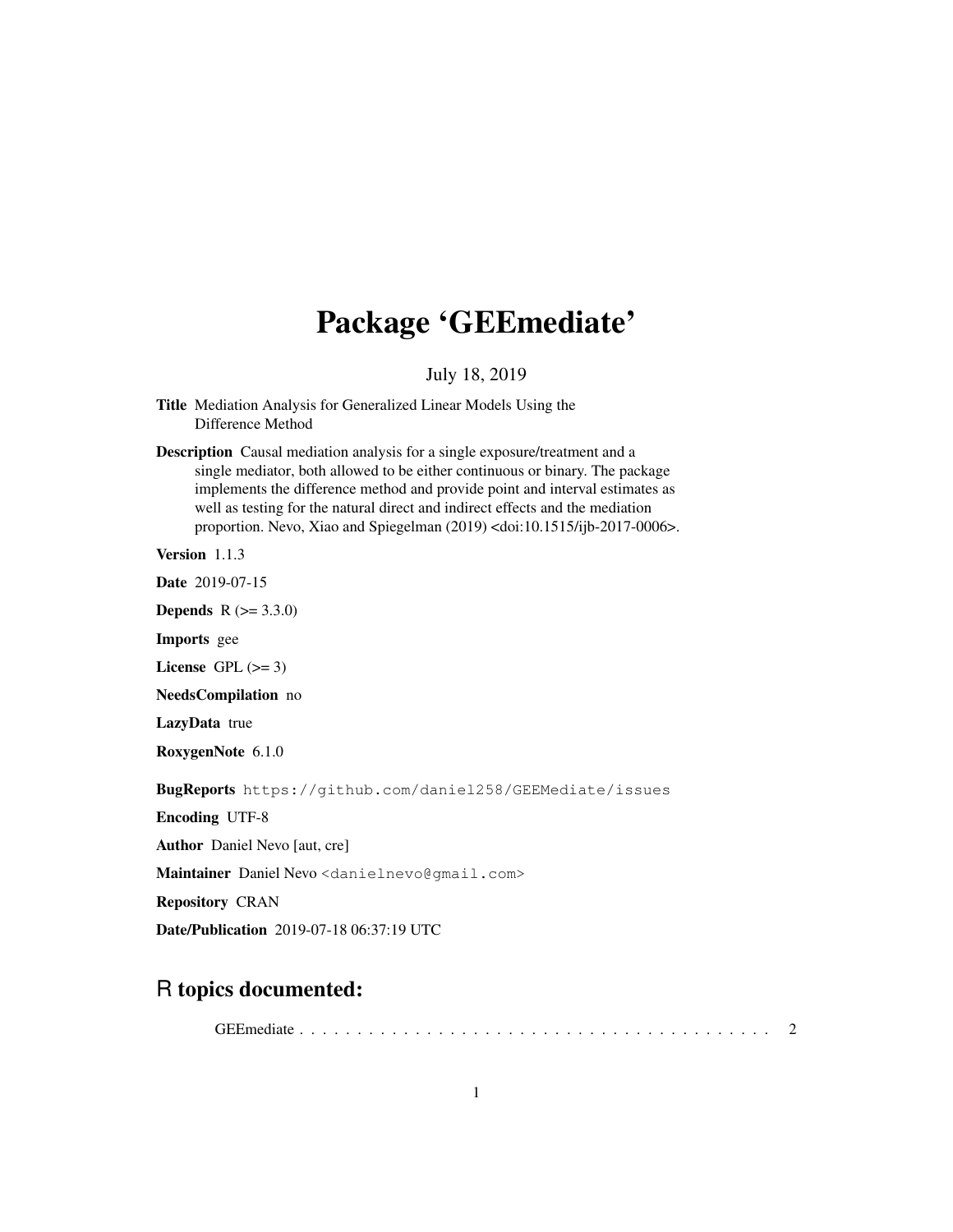## Description

Estimation of natural direct and indirect effects for generalized linear models. The function utilizes a data-duplication algorithm to fit marginal and conditional GLMs in a way that allow for consistent variance estimation. The function produces point estimates, confidence intervals and p-values for the natural indirect effect and the mediation proportion

### Usage

```
GEEmediate(formula, exposure, mediator, df, family = gaussian,
  corstr = "independence", conf.level = 0.95, surv = F,
  pres = "sep", \ninealternative = "two-sided", ...)
```
# Arguments

| formula        | A formula expression as for other regression models, of the form response $\sim$<br>predictors. See the documentation of 1m and formula for details. predictors<br>should include exposure/treatment and mediator. |
|----------------|--------------------------------------------------------------------------------------------------------------------------------------------------------------------------------------------------------------------|
| exposure       | The exposure (string).                                                                                                                                                                                             |
| mediator       | The mediator (string).                                                                                                                                                                                             |
| df             | A name of a data frame where all variables mentioned in formula are stored.                                                                                                                                        |
| family         | A family object to be used in gee: a list of functions and expressions for defin-<br>ing link and variance functions see the gee documentation. Default is gaussian.<br>See also gee and $q \text{1m}$ .           |
| corstr         | A working correlation structure. See $qee$ and $qlm$ .                                                                                                                                                             |
| conf.level     | Confidence level for all confidence intervals (default 0.95)                                                                                                                                                       |
| surv           | Is the outcome survival (not supported)                                                                                                                                                                            |
| pres           | Presentation of the coefficient tables. "tog" for a single table, "sep" for two<br>separated tables.                                                                                                               |
| niealternative |                                                                                                                                                                                                                    |
|                | Alternative hypothesis for testing that the nie=0. Either "two-sided" (default) or<br>"one-sided" for alternative nie>0.                                                                                           |
|                | Further arguments for the gee call.                                                                                                                                                                                |
|                |                                                                                                                                                                                                                    |

### Value

The output contains the following components:

| call    | The call.                                           |
|---------|-----------------------------------------------------|
| GEE.fit | Results of fitting the GEE for the duplicated data. |